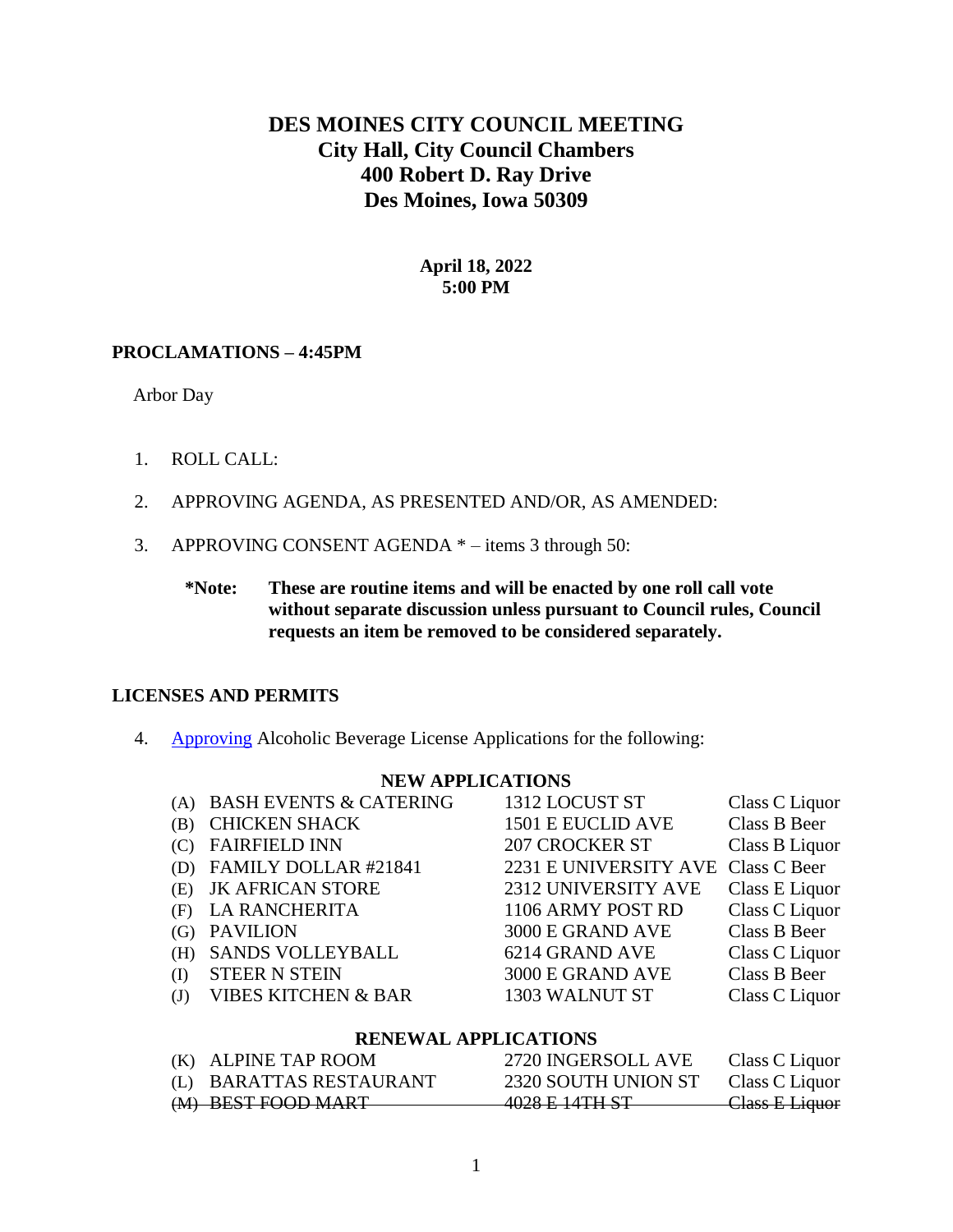| (N)      | <b>CAPITAL CITY MOOSE</b>   | 2515 WEDGEWOOD RD         | Class A Liquor  |
|----------|-----------------------------|---------------------------|-----------------|
| $\Theta$ | <b>CHEESE BAR</b>           | 2925 INGERSOLL AVE        | Class C Liquor  |
| (P)      | <b>EMBASSY SUITES HOTEL</b> | 101 E LOCUST ST           | Class B Liquor  |
| (Q)      | FRANKA PIZZERIA             | 111 E GRAND AVE           | Class C Liquor  |
| (R)      | <b>GERRIS</b>               | 232 E 30TH ST             | Class C Liquor  |
| (S)      | GIT N GO STORE #5           | 2700 INDIANOLA AVE        | Class C Beer    |
| (T)      | <b>GREENWOOD LOUNGE</b>     | 3707 INGERSOLL AVE        | Class C Liquor  |
| (U)      | H & A MINI MART             | <b>145 UNIVERSITY AVE</b> | Class E Liquor  |
| (V)      | H & A MINI MART             | 5901 FLEUR DR             | Class C Beer    |
| (W)      | <b>JETHROS</b>              | 3100 FOREST AVE           | Class C Liquor  |
| (X)      | JOHNNYS HALL OF FAME        | <b>302 COURT AVE</b>      | Class C Liquor  |
| (Y)      | <b>MARIAS MEXICAN</b>       | 5405 DOUGLAS AVE          | Class B Beer    |
| (Z)      | QUIK TRIP #515              | 1421 INGERSOLL AVE        | Class C Beer    |
|          | (AA) RITUAL CAFE            | 1301 LOCUST ST            | Special Class C |
|          | (BB) SCORNOVACCAS           | 1930 SE 14TH ST           | Class C Liquor  |
|          | (CC) THAI FLAVOR            | 2301 INGERSOLL AVE        | Class C Liquor  |
|          | (DD) THIRSTY SPORTSMAN      | 4808 SW 9TH ST            | Class C Liquor  |
|          | (EE) WOODYS                 | 2117 E UNIVERSITY         | Class C Liquor  |

#### **SPECIAL EVENT APPLICATIONS**

- (FF) APRES BAR CO 411 LAUREL ST 5 days CLASS C LIQUOR LICENSE FOR AN EVENT ON APRIL 28, 2022.
- (GG)BUZZARD BILLYS 615 3RD ST (PARKING) 5 days CLASS C LIQUOR LICENSE FOR MORGAN WALLEN CONCERT ON APRIL 29, 2022.
- $(HH)$ CED 3000 E GRAND AVE 5 days CLASS C LIQUOR LICENSE FOR A WEDDING RECEPTION ON MAY 14, 2022.
- (II) CHRIST THE KING  $5711$  SW 9TH ST  $5$  days CLASS C LIQUOR LICENSE FOR 2022 PARISH AUCTION - PROM NIGHT ON APRIL 30, 2022.
- (JJ) DRAKE UNIVERSITY 2615 CARPENTER AVE 5 days CLASS C LIQUOR LICENSE FOR CLASS REUNION ON MAY 6, 2022.
- (KK)IOWA BEER BUS 2201 GEORGE FLAGG 5 days CLASS C LIQUOR LICENSE FOR THE UKRAINE BENEFIT CONCERT ON APRIL 24, 2022.
- (LL) THIRSTY PIGS 1320 34TH ST (TENT) 5 days SPECIAL CLASS C LIQUOR LICENSE (BEER/WINE) FOR GREEK STREET PARTY ON APRIL 30, 2022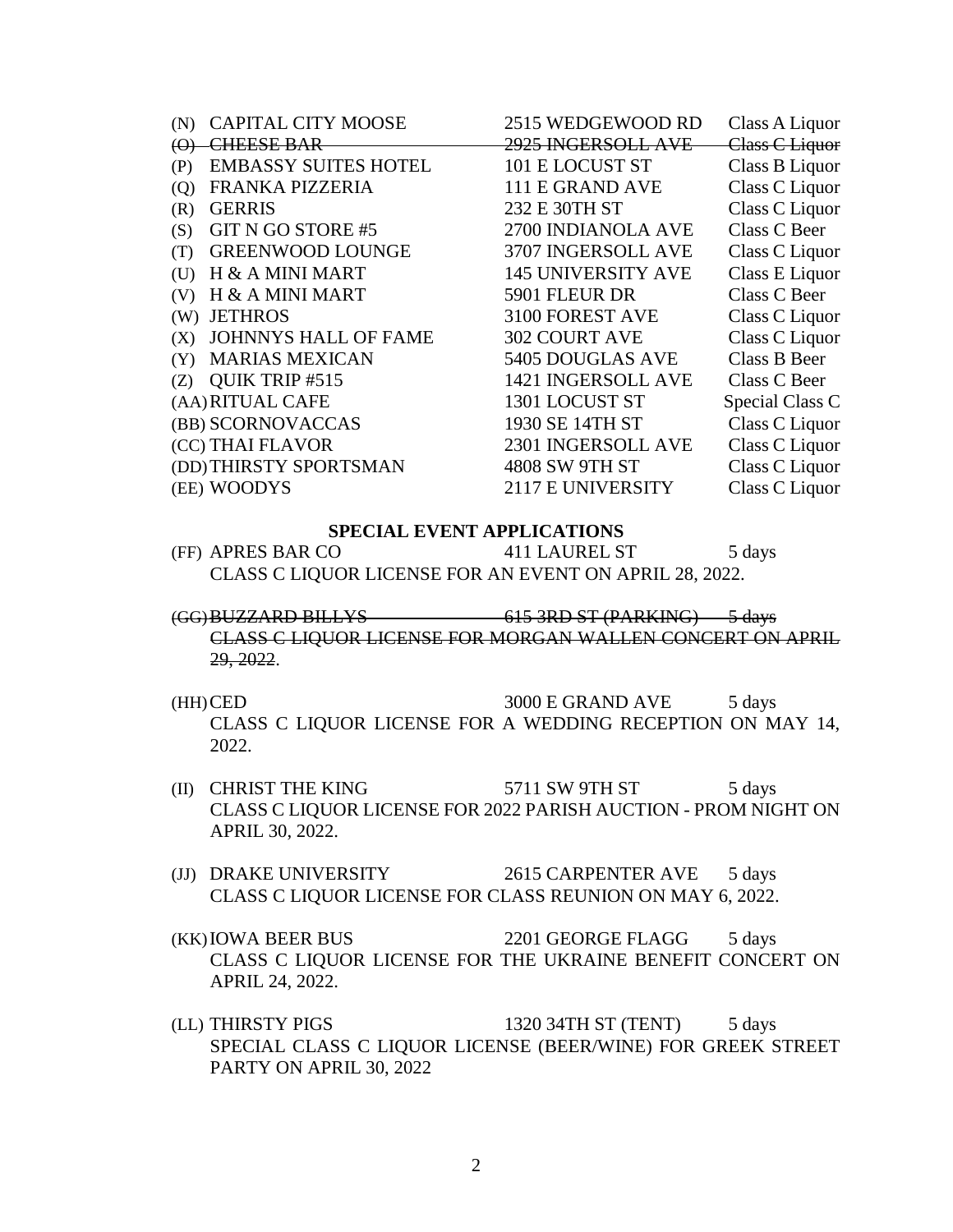(MM) THIRSTY PIGS 2698 FOREST AVE #F 5 days SPECIAL CLASS C LIQUOR LICENSE (BEER/WINE) FOR DRAKE ALUMNI PARTY ON APRIL 29, 2022.

(NN) YOUR PRIVATE BAR 519 PARK ST 5 days CLASS C LIQUOR LICENSE FOR A WEDDING ON MAY 14, 2022.

- 5. [City](http://www.dmgov.org/government/CityCouncil/Resolutions/20220418/5.pdf) Clerk to issue Cigarette/Tobacco/Nicotine/Vapor Permits.
- 6. [City](http://www.dmgov.org/government/CityCouncil/Resolutions/20220418/6.pdf) Clerk to issue Coin Operated Machine Licenses.

### **PUBLIC IMPROVEMENTS**

- 7. Ordering construction of the following:
	- (A) [River](http://www.dmgov.org/government/CityCouncil/Resolutions/20220418/7a.pdf) Oaks Drive Reconstruction from Muskogee Avenue to Lincoln Place Drive: Receiving of bids, (5-10-22) and Setting date of hearing, (5-23-22), Engineer's estimate, \$675,000.

[\(Council Communication No. 22-173\)](http://www.dmgov.org/Government/CityCouncil/Communications/22-173.pdf)

(B) [E.](http://www.dmgov.org/government/CityCouncil/Resolutions/20220418/7b.pdf) 3rd Street Reconstruction from E. Court Avenue to Iowa Interstate Railroad: Receiving of bids, (5-10-22) and Setting date of hearing, (5-23-22), Engineer's estimate, \$355,000.

[\(Council Communication No. 22-176\)](http://www.dmgov.org/Government/CityCouncil/Communications/22-176.pdf)

(C) [City-](http://www.dmgov.org/government/CityCouncil/Resolutions/20220418/7c.pdf)Wide Pump Station Telog Communication System Conversions: Receiving of bids, (5-10-22) and Setting date of hearing, (6-13-22), Engineer's estimate, \$1,450,000.

[\(Council Communication No. 22-175\)](http://www.dmgov.org/Government/CityCouncil/Communications/22-175.pdf)

8. [Approving](http://www.dmgov.org/government/CityCouncil/Resolutions/20220418/8.pdf) and authorizing the execution of Iowa Department of Transportation (IDOT) Agreement for E. 30<sup>th</sup> Street and E. University Avenue Intersection Improvements.

[\(Council Communication No. 22-172\)](http://www.dmgov.org/Government/CityCouncil/Communications/22-172.pdf)

9. [Approving](http://www.dmgov.org/government/CityCouncil/Resolutions/20220418/9.pdf) Supplemental Agreement No. 3 to the Professional Services Agreement with Stantec Consulting Services Inc. for additional design services for Des Moines Levee Alterations – Phase B, not to exceed \$1,649,470.

[\(Council Communication No. 22-171\)](http://www.dmgov.org/Government/CityCouncil/Communications/22-171.pdf)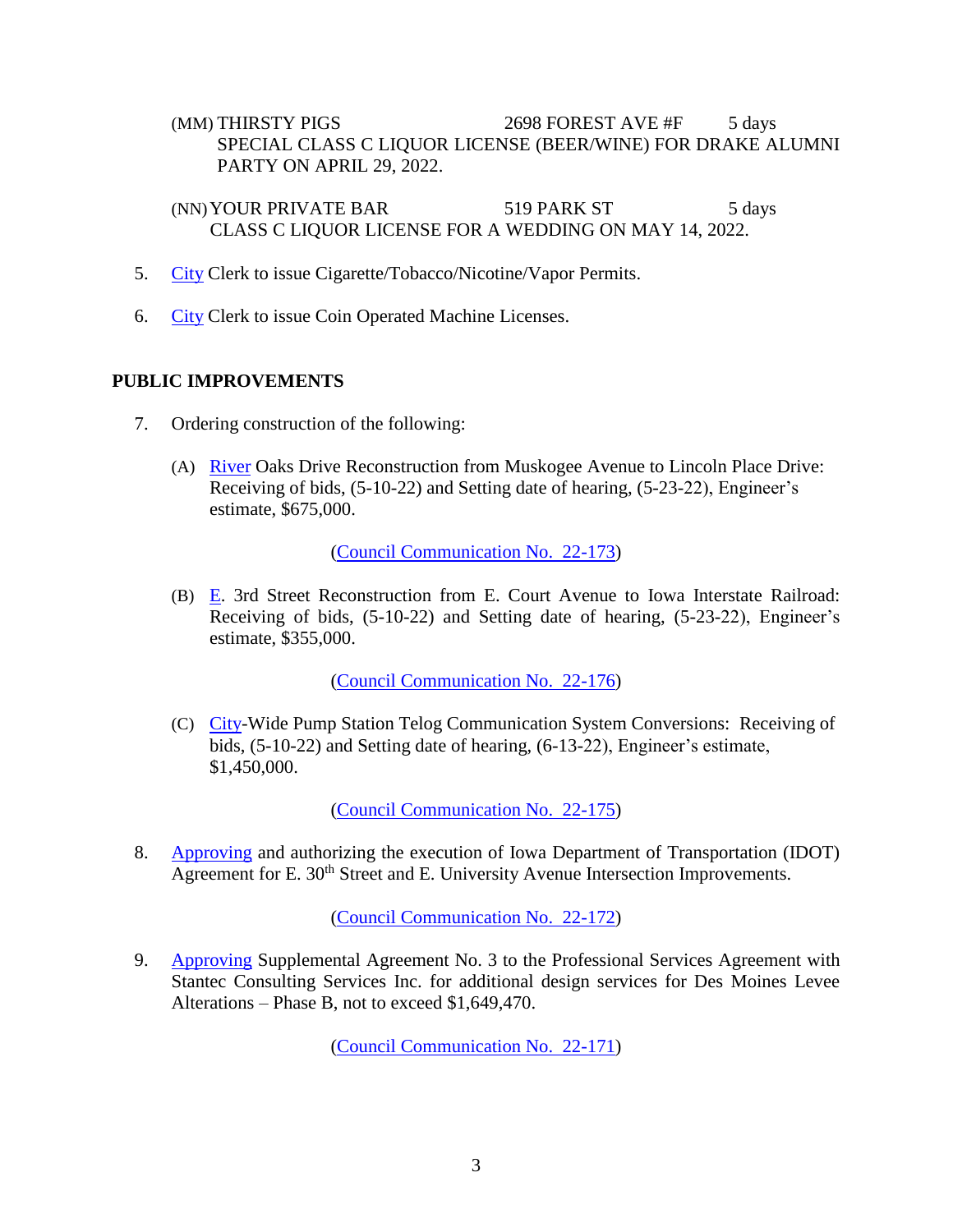10. [Designation](http://www.dmgov.org/government/CityCouncil/Resolutions/20220418/10.pdf) of lowest responsive, responsible bidder as Peterson Contractors, Inc. (Cordell Peterson, President) and approval of contract and bond and permission to sublet on Des Moines Levee Alterations - Phase B, \$12,686,390.85.

[\(Council Communication No. 22-170\)](http://www.dmgov.org/Government/CityCouncil/Communications/22-170.pdf)

- 11. [Communication](http://www.dmgov.org/government/CityCouncil/Resolutions/20220418/11.pdf) from contractors requesting permission to sublet certain items on public improvement project.
- 12. Accepting completed construction and approving final payment for the following:
	- (A)  $6<sup>th</sup>$  $6<sup>th</sup>$  Avenue Streetscape College Avenue to Hickman Road, Hawkeye Paving Corporation.
	- (B) [River](http://www.dmgov.org/government/CityCouncil/Resolutions/20220418/12b.pdf) Bend and King Irving Sewer Separation Phase 2A, Jasper Construction Services, Inc.

### **SPECIAL ASSESSMENTS**

- 13. [Levying](http://www.dmgov.org/government/CityCouncil/Resolutions/20220418/13.pdf) assessments for costs of Nuisance Abatement-NAC Emergency Orders (Neighborhood Services), Schedule No. 2022-03.
- 14. [Deletion](http://www.dmgov.org/government/CityCouncil/Resolutions/20220418/14.pdf) of NAC Emergency Assessment at 446 E. Diehl Avenue.

### **LAND/PROPERTY TRANSACTIONS**

- 15. [Approving](http://www.dmgov.org/government/CityCouncil/Resolutions/20220418/15.pdf) City Council initiation of vacation of alley right-of-way located south of and adjoining 2601 East Market Street.
- 16. Number not used.
- 17. [Approving](http://www.dmgov.org/government/CityCouncil/Resolutions/20220418/17.pdf) final plat and acceptance of subdivision bond for Elevate Townhomes Plat 1 in the vicinity of 711 and 713 Monona Avenue.

[\(Council Communication No. 22-180\)](http://www.dmgov.org/Government/CityCouncil/Communications/22-180.pdf)

### **BOARDS/COMMISSIONS/NEIGHBORHOODS**

18. [Approving](http://www.dmgov.org/government/CityCouncil/Resolutions/20220418/18.pdf) expansion of Watrous Heights Neighborhood boundaries in accordance with the Neighborhood Recognition Policy.

[\(Council Communication No. 22-174\)](http://www.dmgov.org/Government/CityCouncil/Communications/22-174.pdf)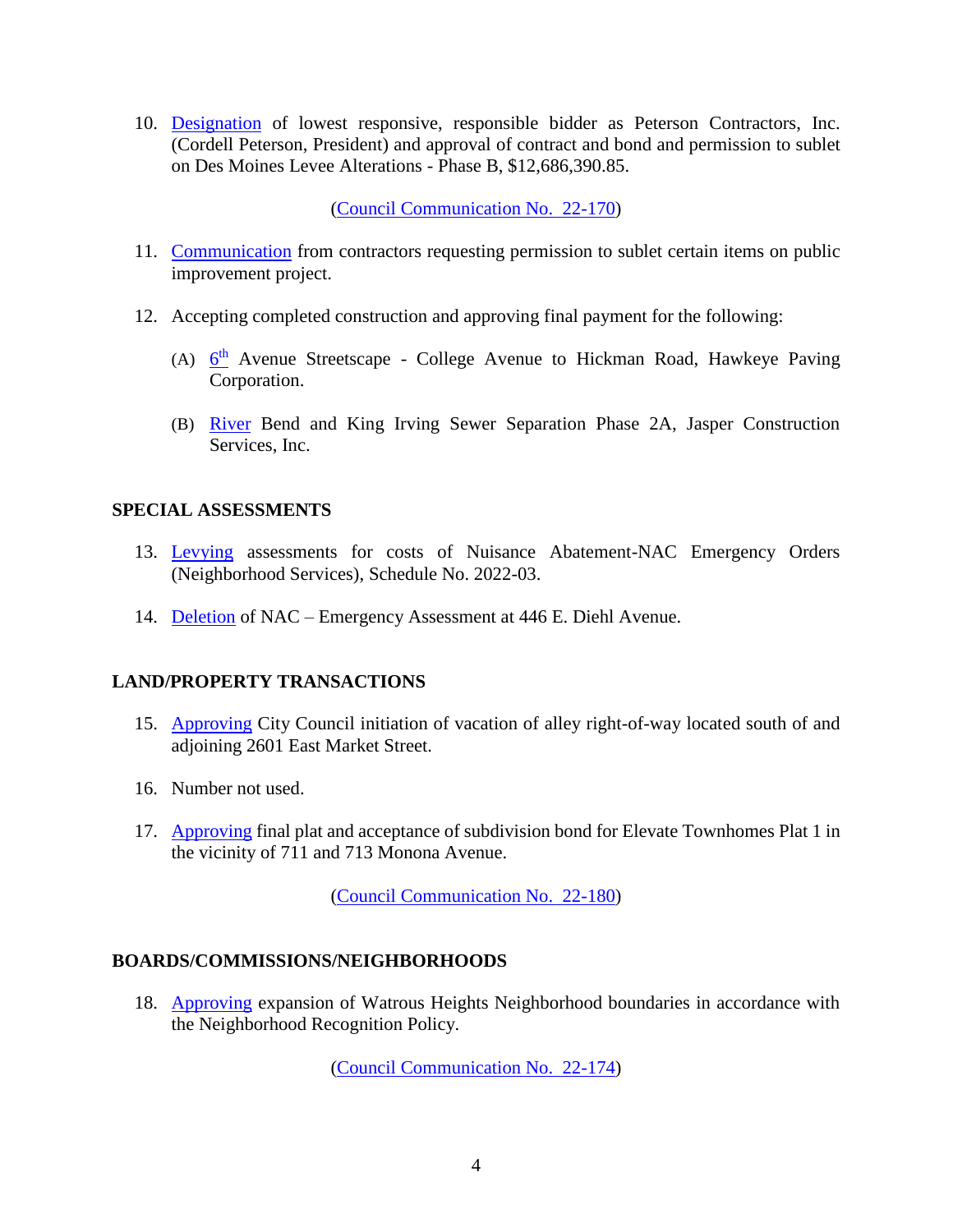19. [Recommendation](http://www.dmgov.org/government/CityCouncil/Resolutions/20220418/19.pdf) from Council Member Westergaard to reappoint Renda Barbier-Synder to the Transportation Safety Committee, Seat 5, for a 3-year term commencing on December 31, 2021, expiring December 31, 2024.

### **SETTING DATE OF HEARINGS**

- 20. [On](http://www.dmgov.org/government/CityCouncil/Resolutions/20220418/20.pdf) vacation and conveyance of City alley in the block bounded by East Shawnee Avenue on the north, East Madison Avenue on the south, Columbia Street on the west and Bowdoin Street on the east as part of the Hamilton Drain Storm Sewer Improvements Project, (5-9- 22).
- 21. [On](http://www.dmgov.org/government/CityCouncil/Resolutions/20220418/21.pdf) conveyance of vacated City alley in the block bounded by East Aurora Avenue on the north, East Shawnee Avenue on the south, Cornell Street on the west and Columbia Street on the east as part of the Hamilton Drain Storm Sewer Improvements Project, (5-9-22).
- 22. [On](http://www.dmgov.org/government/CityCouncil/Resolutions/20220418/22.pdf) conveyance of a Permanent Easement for Building Encroachment in City property located south of and adjoining 2811 Ingersoll Avenue to Peachtree Properties, LC for \$2,475, (5-9-22).
- 23. [On](http://www.dmgov.org/government/CityCouncil/Resolutions/20220418/23.pdf) conveyance of excess City-owned property locally known as 2123, 2127, 2207 and 2211 SW 23rd Street to Groben Wine LLC d/b/a Jasper Winery for \$133,600, (5-9-22).
- 24. [On](http://www.dmgov.org/government/CityCouncil/Resolutions/20220418/24.pdf) request from KG Store 543, LLC (Aubrie Gould, Officer) for designation of the "Crescent Chevrolet Internally - Lit Acrylic Sign" at 555 17th Street as a local Landmark,  $(5-9-22)$ .
- 25. [On](http://www.dmgov.org/government/CityCouncil/Resolutions/20220418/25.pdf) the proposed Tenth Amendment to the Urban Renewal Plan for the Ingersoll-Grand Commercial Urban Renewal Area, (5-23-22).

[\(Council Communication No. 22-184\)](http://www.dmgov.org/Government/CityCouncil/Communications/22-184.pdf)

26. [On](http://www.dmgov.org/government/CityCouncil/Resolutions/20220418/26.pdf) the proposed Thirteenth Amendment to the Urban Renewal Plan for the SE AgriBusiness Urban Renewal Area, (5-23-22).

[\(Council Communication No. 22-185\)](http://www.dmgov.org/Government/CityCouncil/Communications/22-185.pdf)

27. [On](http://www.dmgov.org/government/CityCouncil/Resolutions/20220418/27.pdf) the proposed Eighteenth Amendment to the Urban Renewal Plan for the Central Place Industrial Park Redevelopment Program, (5-23-22).

[\(Council Communication No. 22-183\)](http://www.dmgov.org/Government/CityCouncil/Communications/22-183.pdf)

28. [On](http://www.dmgov.org/government/CityCouncil/Resolutions/20220418/28.pdf) the proposed Thirtieth Amendment to the Urban Renewal Plan for the Metro Center Urban Renewal Area, (5-23-22).

[\(Council Communication No. 22-177\)](http://www.dmgov.org/Government/CityCouncil/Communications/22-177.pdf)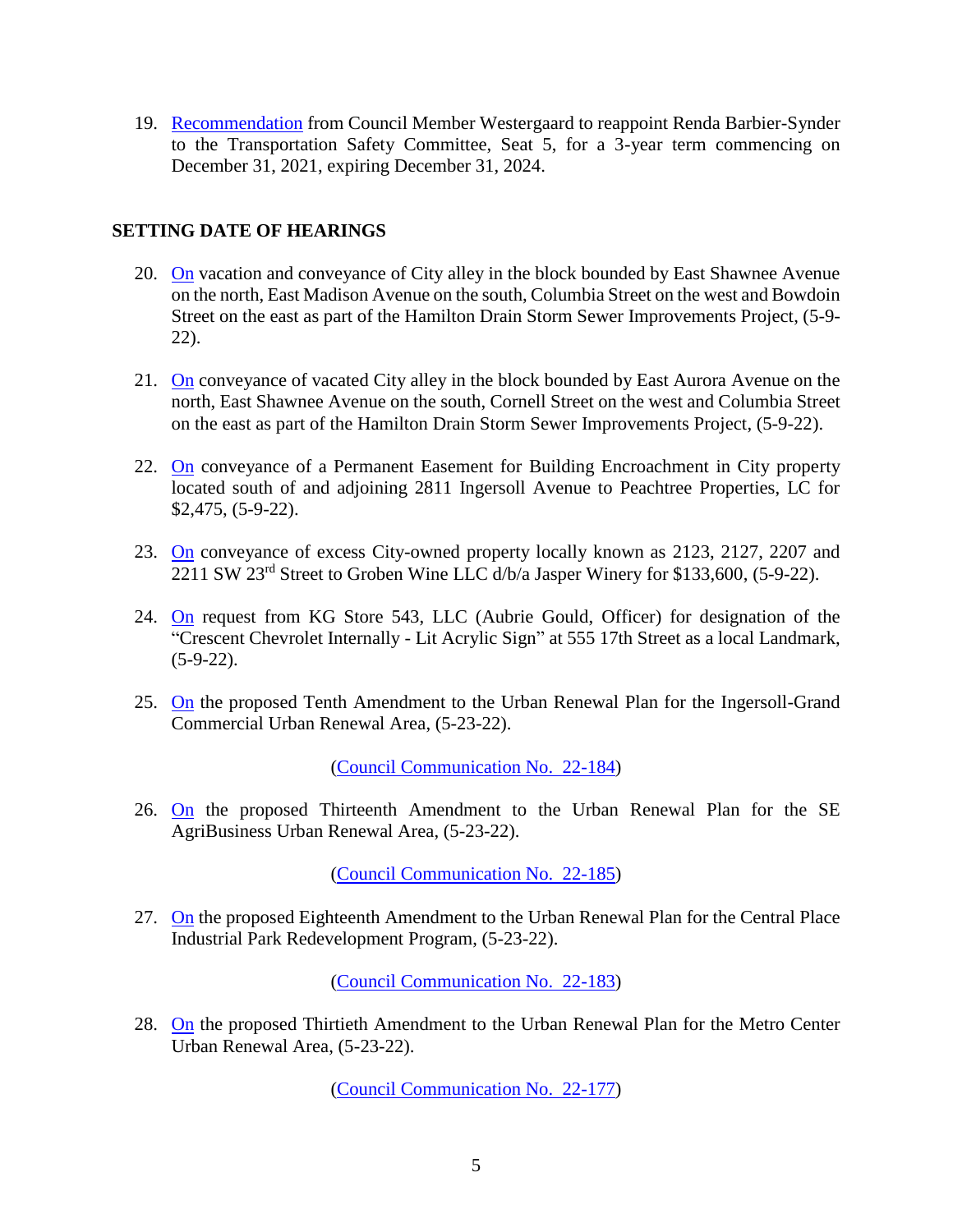### **LEGAL DEPARTMENT - CLAIM SETTLEMENTS & BILLINGS**

- 29. [Approving](http://www.dmgov.org/government/CityCouncil/Resolutions/20220418/29.pdf) payment to Michael J. Housman for a workers' compensation claim.
- 30. [Approving](http://www.dmgov.org/government/CityCouncil/Resolutions/20220418/30.pdf) payment to Gary Wiegert for a workers' compensation claim.
- 31. [Approving](http://www.dmgov.org/government/CityCouncil/Resolutions/20220418/31.pdf) payment to State Farm as subrogee for Maggie Beidler for a property damage claim.

### **CITY MANAGER COMMUNICATIONS**

32. [Submitting](http://www.dmgov.org/government/CityCouncil/Resolutions/20220418/32.pdf) travel and training requests for T.M. Franklin Cownie and Josh Mandelbaum.

[\(Council Communication No. 22-191\)](http://www.dmgov.org/Government/CityCouncil/Communications/22-191.pdf)

## **APPROVING**

33. [Round](http://www.dmgov.org/government/CityCouncil/Resolutions/20220418/33.pdf) two of Neighborhood Commercial Revitalization (NCR) Program funding, and authorizing execution of agreements with NCR Program Round 2 Funding Recipients.

[\(Council Communication No. 22-190\)](http://www.dmgov.org/Government/CityCouncil/Communications/22-190.pdf)

34. [Preliminary](http://www.dmgov.org/government/CityCouncil/Resolutions/20220418/34.pdf) terms of an Urban Renewal Development Agreement with Indigo Dawn, LLC (Chaden Halfhill, Manager) for the renovation of an existing historic building for the mixed-use project at 1601 6th Avenue (North Des Moines Hall).

[\(Council Communication No. 22-192\)](http://www.dmgov.org/Government/CityCouncil/Communications/22-192.pdf)

- 35. Number not used.
- 36. [Assignment](http://www.dmgov.org/government/CityCouncil/Resolutions/20220418/36.pdf) of Development Agreement between 201, LLC and MCP Subsidiary #1, LLC for a project located at 201 East 2nd Street.
- 37. [Assignment](http://www.dmgov.org/government/CityCouncil/Resolutions/20220418/37.pdf) of Development Agreement between Ballyard Lofts and MCP Subsidiary #2, LLC for Ballyard Lofts located at 350 SW 2<sup>nd</sup> Street.
- 38. [Parcel](http://www.dmgov.org/government/CityCouncil/Resolutions/20220418/38.pdf) Development Agreement with Meridian at Gray's Landing LLC and River Point West LLC for construction of a 174-unit multi-family housing project, located at the northeast corner of SW 11th Street and Murphy Street.

[\(Council Communication No. 22-187\)](http://www.dmgov.org/Government/CityCouncil/Communications/22-187.pdf)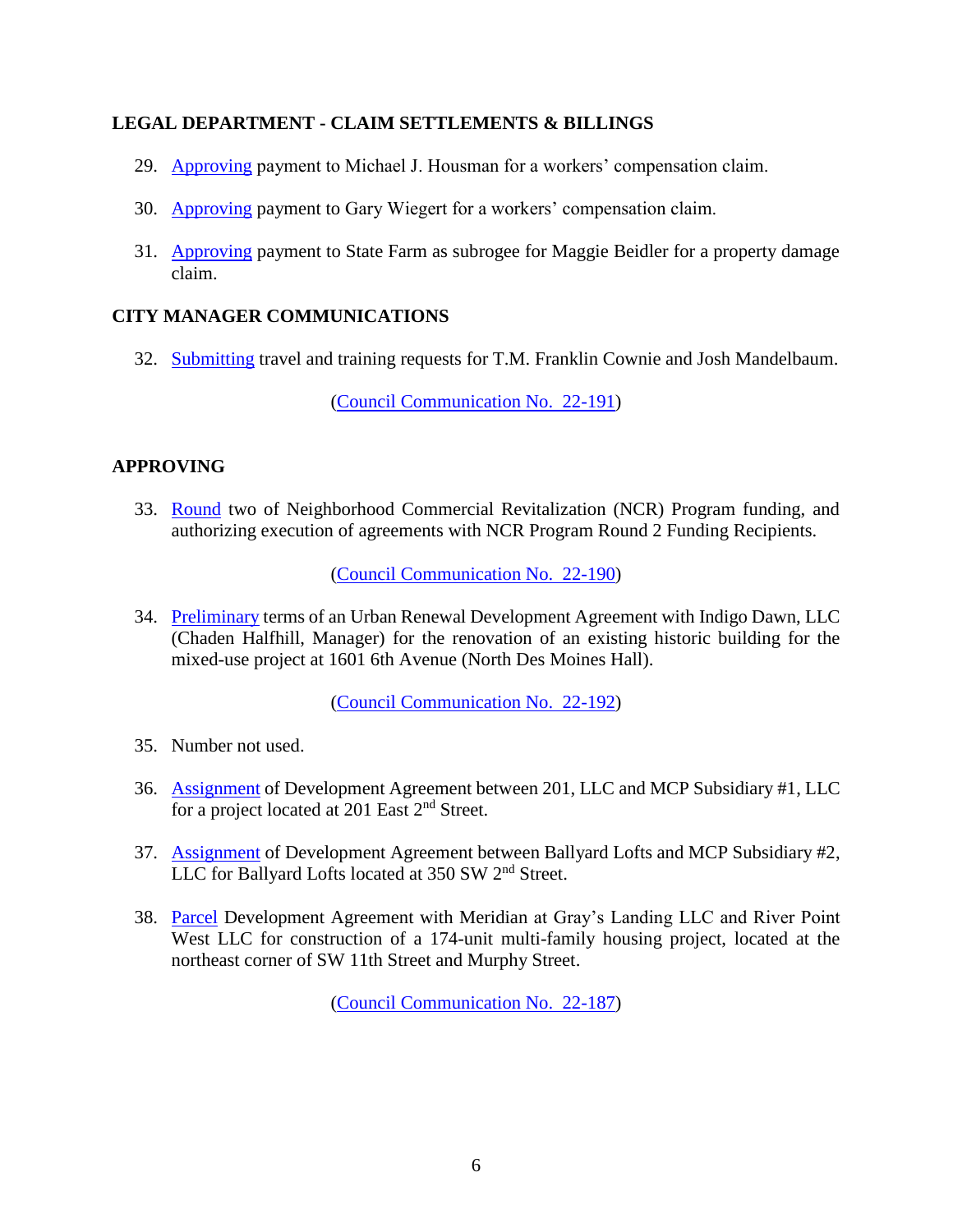39. [Memorandum](http://www.dmgov.org/government/CityCouncil/Resolutions/20220418/39.pdf) of Understanding with Invest DSM, Inc. for provision of services for the City's Block Challenge Grant program).

[\(Council Communication No. 22-181\)](http://www.dmgov.org/Government/CityCouncil/Communications/22-181.pdf)

- 40. [Receive](http://www.dmgov.org/government/CityCouncil/Resolutions/20220418/40.pdf) and file communication from the Development Services Director regarding Eastgate Large Scale Development Plan for Grand View University.
- 41. [Receive](http://www.dmgov.org/government/CityCouncil/Resolutions/20220418/41.pdf) and file communication from the Development Services Director regarding Stadium District Large Scale Development Plan.
- 42. [Parking](http://www.dmgov.org/government/CityCouncil/Resolutions/20220418/42.pdf) license agreement with United States General Services Administration for parking in the 3rd & Court Parking Garage.

[\(Council Communication No. 22-169\)](http://www.dmgov.org/Government/CityCouncil/Communications/22-169.pdf)

- 43. [2021](http://www.dmgov.org/government/CityCouncil/Resolutions/20220418/43.pdf) Certified Local Government (CLG) Annual Report and authorization for Mayor's signature for submittal to the Iowa Department of Cultural Affairs.
- 44. Abatement of public nuisances as follows:
	- (A)  $716$  E.  $18<sup>th</sup>$  Street.
	- (B) [2021](http://www.dmgov.org/government/CityCouncil/Resolutions/20220418/44b.pdf) Lay Street.
- 45. [Exception](http://www.dmgov.org/government/CityCouncil/Resolutions/20220418/45.pdf) to the procurement ordinance request for proposals process for good cause, approving amendment to extend contract with Per Mar Security Services for on-site security services, and authorizing additional funding, not to exceed an additional \$25,000.

[\(Council Communication No. 22-163\)](http://www.dmgov.org/Government/CityCouncil/Communications/22-163.pdf)

46. [Procurement](http://www.dmgov.org/government/CityCouncil/Resolutions/20220418/46.pdf) of Onan Standby Generator Maintenance Services from Cummins, Inc, and approving use of State of Iowa Contract and agreement with Cummins, Inc, estimated annual cost \$80,000.

[\(Council Communication No. 22-162\)](http://www.dmgov.org/Government/CityCouncil/Communications/22-162.pdf)

47. [Purchase](http://www.dmgov.org/government/CityCouncil/Resolutions/20220418/47.pdf) of Cisco IE-4000 Network Hardware from Heartland Business Systems (Peter Helander, CEO) per State of Iowa (DAS) contract for use by the Information Technology Department, \$208,807.80.

[\(Council Communication No. 22-186\)](http://www.dmgov.org/Government/CityCouncil/Communications/22-186.pdf)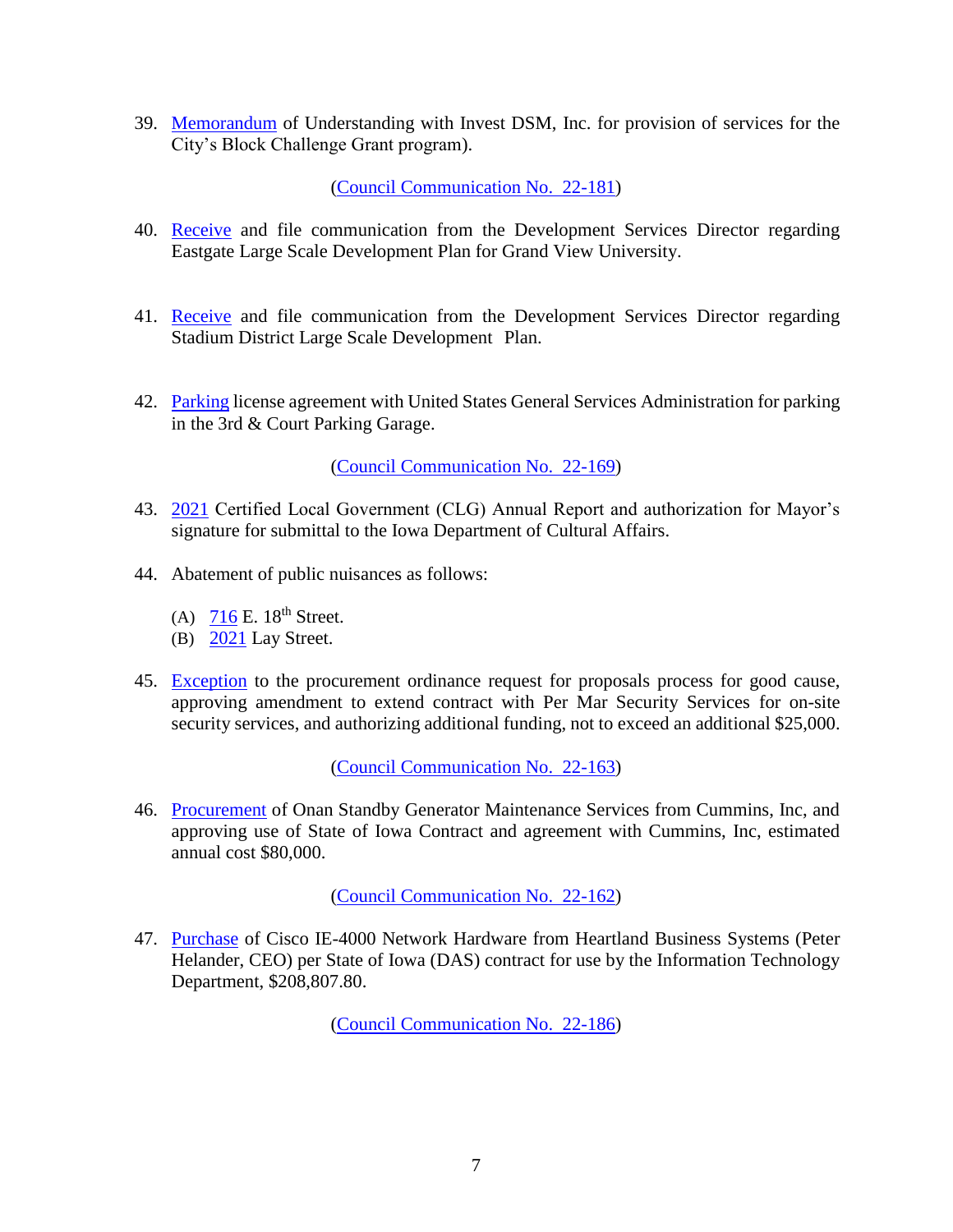48. [Procurement](http://www.dmgov.org/government/CityCouncil/Resolutions/20220418/48.pdf) of Type 1 replacement Ambulance with one Stryker Power Load System for use by the Fire Department from Foster Coach Sales, Inc (Steve Foster, President) per Houston-Galveston Area Council (H-GAC) cooperative purchase contract and agreement, \$355,433.

[\(Council Communication No. 22-193\)](http://www.dmgov.org/Government/CityCouncil/Communications/22-193.pdf)

- 49. [Receive](http://www.dmgov.org/government/CityCouncil/Resolutions/20220418/49.pdf) and file Quarterly Treasurer's Report as of March 31, 2022.
- 50. [Authorizing](http://www.dmgov.org/government/CityCouncil/Resolutions/20220418/50.pdf) Finance Director to draw checks on registers for the weeks of April 18, 25 and May 2, 2022; to draw checks for the bills of the Des Moines Municipal Housing Agency for the weeks of April 18, 25 and May 2, 2022; to draw checks for biweekly payroll due April 22, 2022.

\* \* \* \* \* \* \* \* \* END CONSENT AGENDA \* \* \* \* \* \* \* \* \* \* \*

#### **HEARINGS (OPEN AT 5:00 P.M.) (ITEMS 51 THRU 60)**

- 51. [On](http://www.dmgov.org/government/CityCouncil/Resolutions/20220418/51.pdf) request from John A. Getsy III (Owner) to rezone property located at 1022 Army Post Road from "RX1" Mixed-Use District to Limited "MX3" Mixed-Use District, to allow conversion of the existing building to a "Vehicle Maintenance/Repair, Minor" use.
	- (A) [First](http://www.dmgov.org/government/CityCouncil/Resolutions/20220418/51a.pdf) consideration of ordinance above.
- *52.* [On](http://www.dmgov.org/government/CityCouncil/Resolutions/20220418/52.pdf) request from PPDSM, LLC (Adam Sieren, Officer) to amend the PlanDSM Creating Our Tomorrow Plan to revise the future land use classification from Low Density Residential to Neighborhood Mixed Use, and to rezone the property located at 2404 Westover Boulevard from "N3b" Neighborhood District to "RX1" Mixed-Use District, to allow development of a 5-unit townhome. *Requires six affirmative votes for passage due to opposition.*
	- (A) [First](http://www.dmgov.org/government/CityCouncil/Resolutions/20220418/52a.pdf) consideration of ordinance above.
	- (B) [Final](http://www.dmgov.org/government/CityCouncil/Resolutions/20220418/52b.pdf) consideration of ordinance above (waiver requested by the applicant), requires six votes.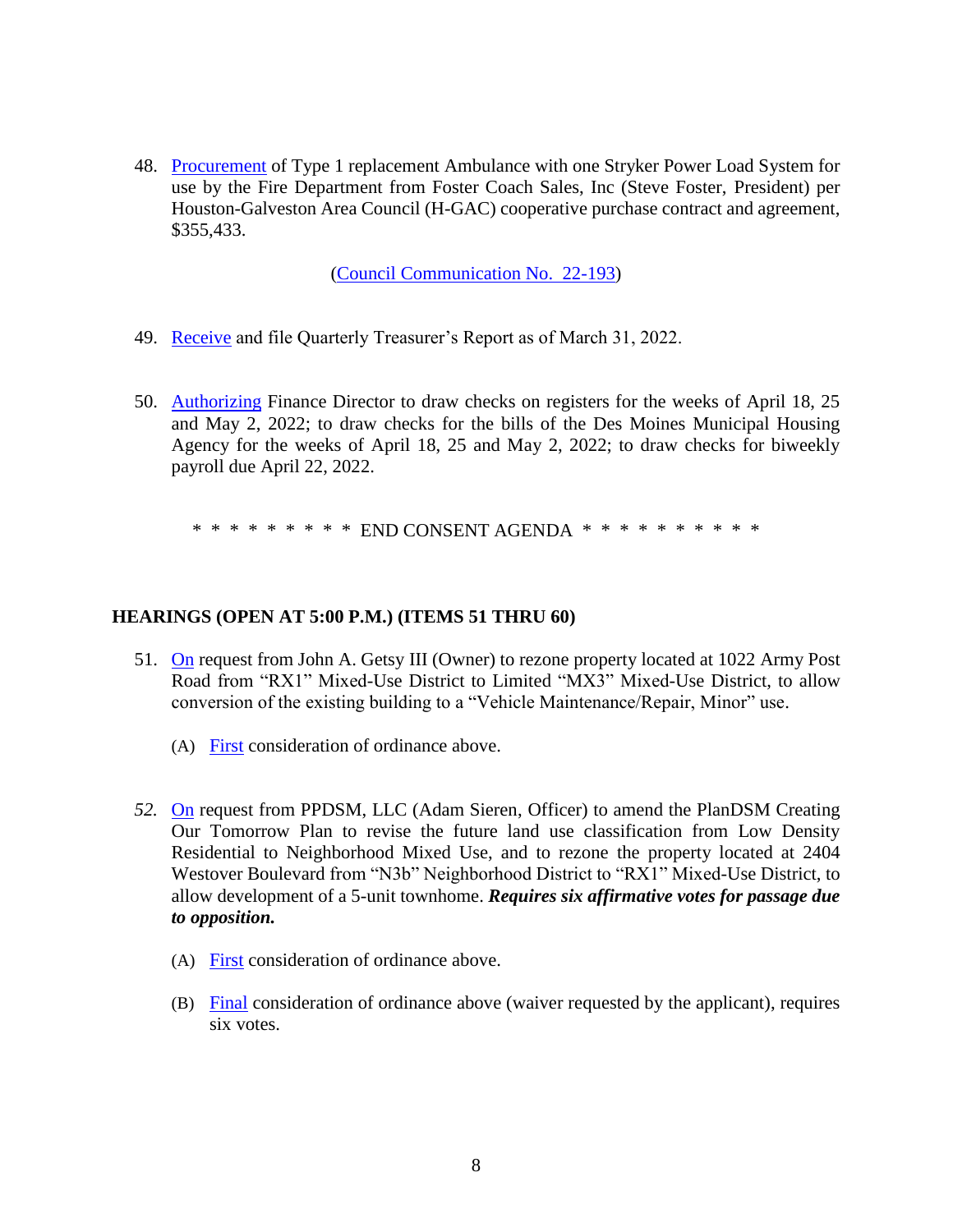- 53. [On](http://www.dmgov.org/government/CityCouncil/Resolutions/20220418/53.pdf) request from Angel Groff (Owner) to amend the PlanDSM Creating Our Tomorrow Plan to revise the future land use classification from Low Density Residential to Industrial Use, and to rezone property located at 2200 Easton Boulevard from "N3a" Neighborhood District to "I1" Industrial District, to allow use of the property for "Vehicle Maintenance and Repair – Major" use. Plan and Zoning Commission recommends denial. (**Choose alternative A or B**)
	- (A) DENY.

OR

- (B) APPROVE, continue the hearing to May 9, 2022 and direct the City Manager and Legal Department to prepare the necessary legislation, requires six affirmative votes.
- 54. [On](http://www.dmgov.org/government/CityCouncil/Resolutions/20220418/54.pdf) approval of the U.S. Department of Housing and Urban Development (HUD) Home Investment Partnerships Program – American Rescue Plan Allocation Plan (HOME-ARP).

[\(Council Communication No. 22-182\)](http://www.dmgov.org/Government/CityCouncil/Communications/22-182.pdf)

55. [On](http://www.dmgov.org/government/CityCouncil/Resolutions/20220418/55.pdf) Operational Agreement with Childtime Childcare, Inc. for the operation and maintenance of the childcare facility located in the intermodal transportation facility located at 610 Center Street.

[\(Council Communication No. 22-164\)](http://www.dmgov.org/Government/CityCouncil/Communications/22-164.pdf)

- 56. [On](http://www.dmgov.org/government/CityCouncil/Resolutions/20220418/56.pdf) amendments to Zoning Ordinance, Des Moines Municipal Code Section 134-3.9.2 relating to Accessory Housing Units (AHUs) and permitted zoning districts and regulations.
	- (A) [First](http://www.dmgov.org/government/CityCouncil/Resolutions/20220418/56a.pdf) consideration of ordinance above and Table 135-2.22.1.
	- (B) [Final](http://www.dmgov.org/government/CityCouncil/Resolutions/20220418/56b.pdf) consideration of ordinance above (waiver requested by Erin Olson-Douglas, Development Services Director), requires six votes.
- 57. [On](http://www.dmgov.org/government/CityCouncil/Resolutions/20220418/57.pdf) 2022 HMA Residential Paving Program Contract 1: Resolution approving plans, specifications, form of contract documents, engineer's estimate, receive and file bids, and designating lowest responsive, responsible bidder as Grimes Asphalt and Paving Corporation (Timothy Mallicoat, President), \$1,054,288.50.

[\(Council Communication No. 22-167\)](http://www.dmgov.org/Government/CityCouncil/Communications/22-167.pdf)

(A) [Approval](http://www.dmgov.org/government/CityCouncil/Resolutions/20220418/57a.pdf) of contract and bond and permission to sublet.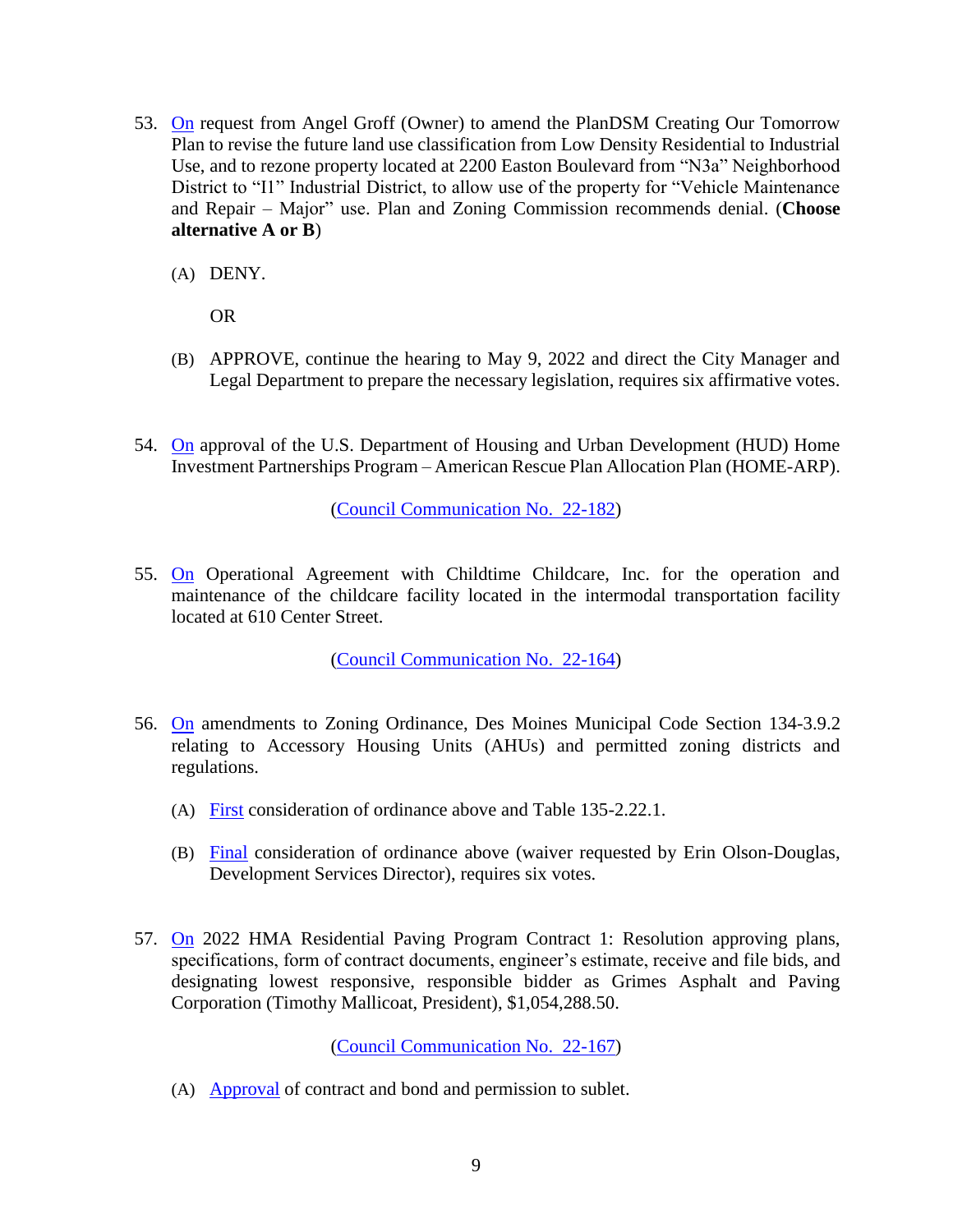58. [On](http://www.dmgov.org/government/CityCouncil/Resolutions/20220418/58.pdf) 2022 Neighborhood Sidewalk Program: Resolution approving plans, specifications, form of contract documents, engineer's estimate, receive and file bids, and designating lowest responsive, responsible bidder as Hawkeye Paving Corporation (Anthony L. Perkins, President), \$1,930,668.

[\(Council Communication No. 22-166\)](http://www.dmgov.org/Government/CityCouncil/Communications/22-166.pdf)

- (A) [Approval](http://www.dmgov.org/government/CityCouncil/Resolutions/20220418/58a.pdf) of contract and bond and permission to sublet.
- 59. [On](http://www.dmgov.org/government/CityCouncil/Resolutions/20220418/59.pdf) Brook Run Park Improvements: Resolution approving plans, specifications, form of contract documents, engineer's estimate, receive and file bids, and designating lowest responsive, responsible bidder as Caliber Concrete, LLC (Jason Martin, Owner), \$411,897.50.

[\(Council Communication](http://www.dmgov.org/Government/CityCouncil/Communications/22-168.pdf) No. 22-168)

- (A) [Approval](http://www.dmgov.org/government/CityCouncil/Resolutions/20220418/59a.pdf) of contract and bond and permission to sublet.
- 60. [On](http://www.dmgov.org/government/CityCouncil/Resolutions/20220418/60.pdf) Police Station Exterior Masonry Repair: Resolution approving plans, specifications, form of contract documents, engineer's estimate, receive and file bids, and designating lowest responsive, responsible bidder as TNT Tuckpointing and Building Restoration, LLC (Joshua L. Smyser, Member), \$244,000.

[\(Council Communication No. 22-165\)](http://www.dmgov.org/Government/CityCouncil/Communications/22-165.pdf)

(A) [Approval](http://www.dmgov.org/government/CityCouncil/Resolutions/20220418/60a.pdf) of contract and bond and permission to sublet.

\*\*END HEARINGS AT \_\_\_\_\_\_\_\_\_\_\_\_\_\_PM\*\*

### **ORDINANCES - FIRST CONSIDERATION**

61. [Amending](http://www.dmgov.org/government/CityCouncil/Resolutions/20220418/61.pdf) Section 42-258 relating to sound amplifying equipment in Waterworks Park – Lauridsen Amphitheater.

[\(Council Communication No. 22-189\)](http://www.dmgov.org/Government/CityCouncil/Communications/22-189.pdf)